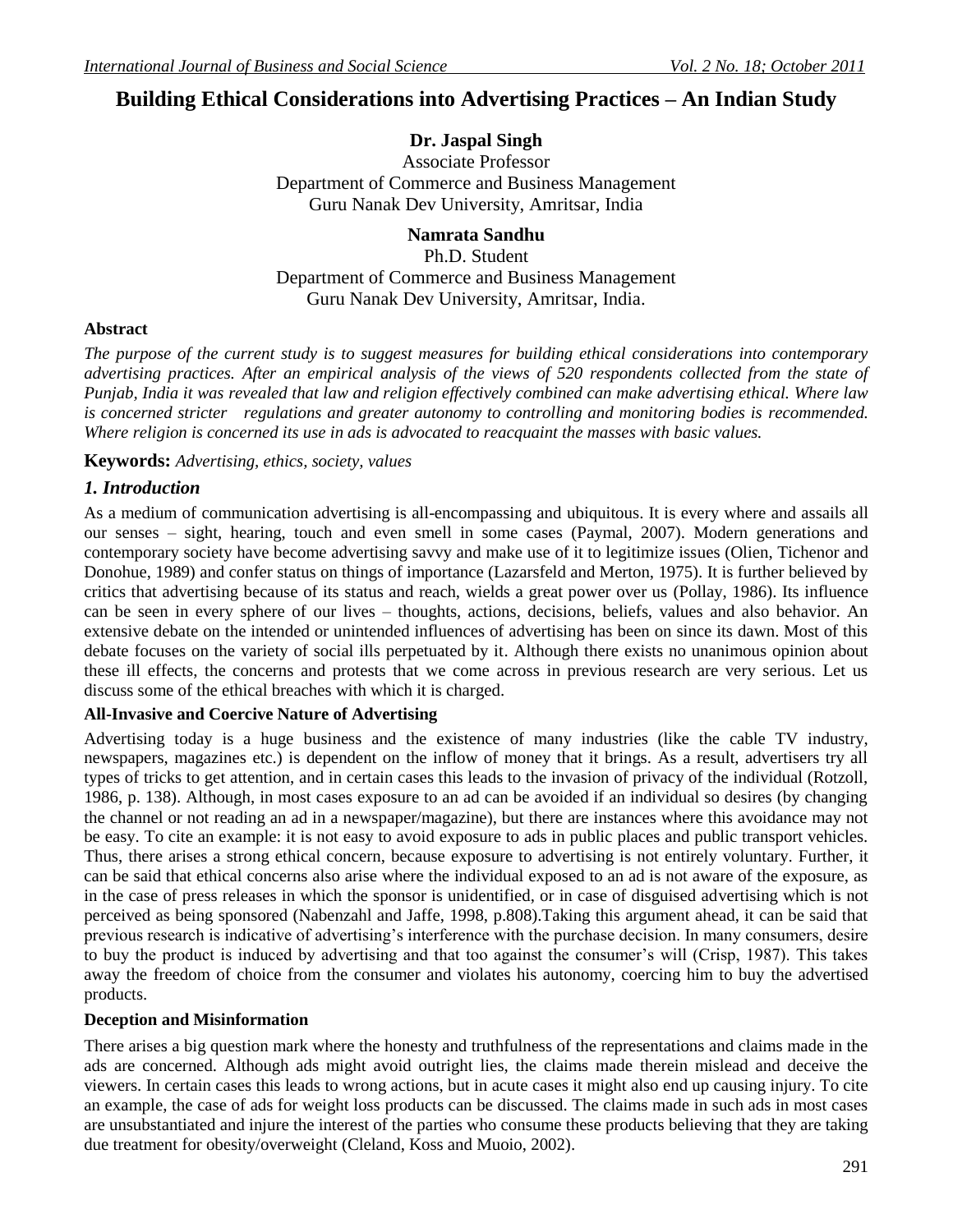There is thus an ethical issue involved where deceptive advertising is concerned, because the way it can be interpreted has the potential to harm the viewers.

### **Advertisements Targeting Children**

When discussing the impact of advertising on children, it can be said that advertising has the potential to influence children and teenagers and thus the exposure of children to a vast number of televised advertising messages has raised many concerns about ads aimed at children. The most common of these concerns are promotion of harmful products among children like sweets, early awareness of sexuality among children and teenagers, disagreement with parents over the purchase/use of advertised products and finally the circumvention of parental authority (Conna, Garrison, Treise and Weigold, 1994). A basic ethical issue is involved here, as children cannot assess commercial manipulation and easily get swayed by advertisements.

### **Women and Advertising**

Criticism has been leveled against many advertisers for the way they depict women in ads. Frequently cited issues are underrepresentation of women, their representation in stereotypical roles and the excessive focus on them as sex objects (Conna *et al.*, 1994). Of all these issues particularly troublesome is the undue focus on women as sex objects. Scantily clad women can be seen in many ads irrespective of their relation with the product advertised. This excessive sexuality in cases is a threat to accepted standards of decency (Pollay, 1986) and deeply wounds the integrity and dignity of women. A natural corollary to this is rise in crime and violence against women.

Another way in which advertising puts an already disadvantaged segment of the society to a greater disadvantage is when women are exposed to perfect advertising images. Exposure to idealized advertising images raises comparison standards for attractiveness and lowers satisfaction with one"s own attractiveness (Richins, 1991). Its consequences manifest themselves in the form of dissatisfaction with the self, loss of self respect, feelings of inadequacy, sexual preoccupation etc. (Lavine, Sweeny and Wagner, 1999).

#### **Materialism and Financial Stress**

Past research has also pointed out another very disturbing impact of advertising on modern life- promotion of materialism, consumerism and thus financial stress. Nuta (2009, p. 1) is of the opinion that advertisements are so effective that their "effectiveness brain washes us into unnecessary spending, creates materialism and causes people to place too much importance on material goods. The fact that people are prepared to work long hours, or even turn to crime in order to gain the goods on offer, shows that advertising persuades people to go to great lengths to keep the same standard of living as that they see in advertisements." Other critics like Arrington (2004) and Richins (1995) also hold advertisements responsible for enhancing materialistic desires of the viewers and forcing them to buy advertised products whether or not they have the buying capacity. This encourages people to take loans and buy products they really can not afford. Having established the consequences of unethical advertising on the society, the need is to develop mechanisms to prevent the harm that such advertising is causing.

# *2. Literature Review*

Many studies have been carried out to find out how advertising damages the society and what can be done to build ethical considerations into advertising practices. A review of some relevant studies done over the past two decades was attempted to comprehend the same. Based on the data that was investigated, it can be inferred that researchers are mainly concerned about the ethical problems of advertisements directed at children (Haefner, 1991; Conna *et al.,*1994; Childs and Maher, 2003; Tamburro*,* Gordon, Apolito and Howard, 2004), advertisements using sex appeals (Pollay, 1986; Henthrone and LaTour, 1994), stereotypical advertising (Coltrane and Messineo, 2000; Chatterji, 2005; Schaffter, 2006), negative psychological effects of advertisements (Richins, 1991; Lavine *et al.,* 1999; Fay and Price, 1994), alcohol/tobacco advertising (Pechmann and Shih, 1999; Luke, Esmundo and Bloom, 2000; Saffer and Dave, 2003; Bansal, John and Ling, 2005; Sinha, 2005), advertisements promoting materialism (Richins, 1995; Roy 2006) and deceptive advertising (Burns, Ferrell and Orrick, 2005; Drumwright and Murphy, 2009).

Haefner (1991) conducted a study which addressed the values of those advertisers who purposely or inadvertently target children with their messages. The study found that the effects of advertisements on children were critical, involved a modification in their behavior and views, and led to adoption of values depicted in ads. As a means of introducing ethical values and theories into corporate decision-making policies regarding advertising and children,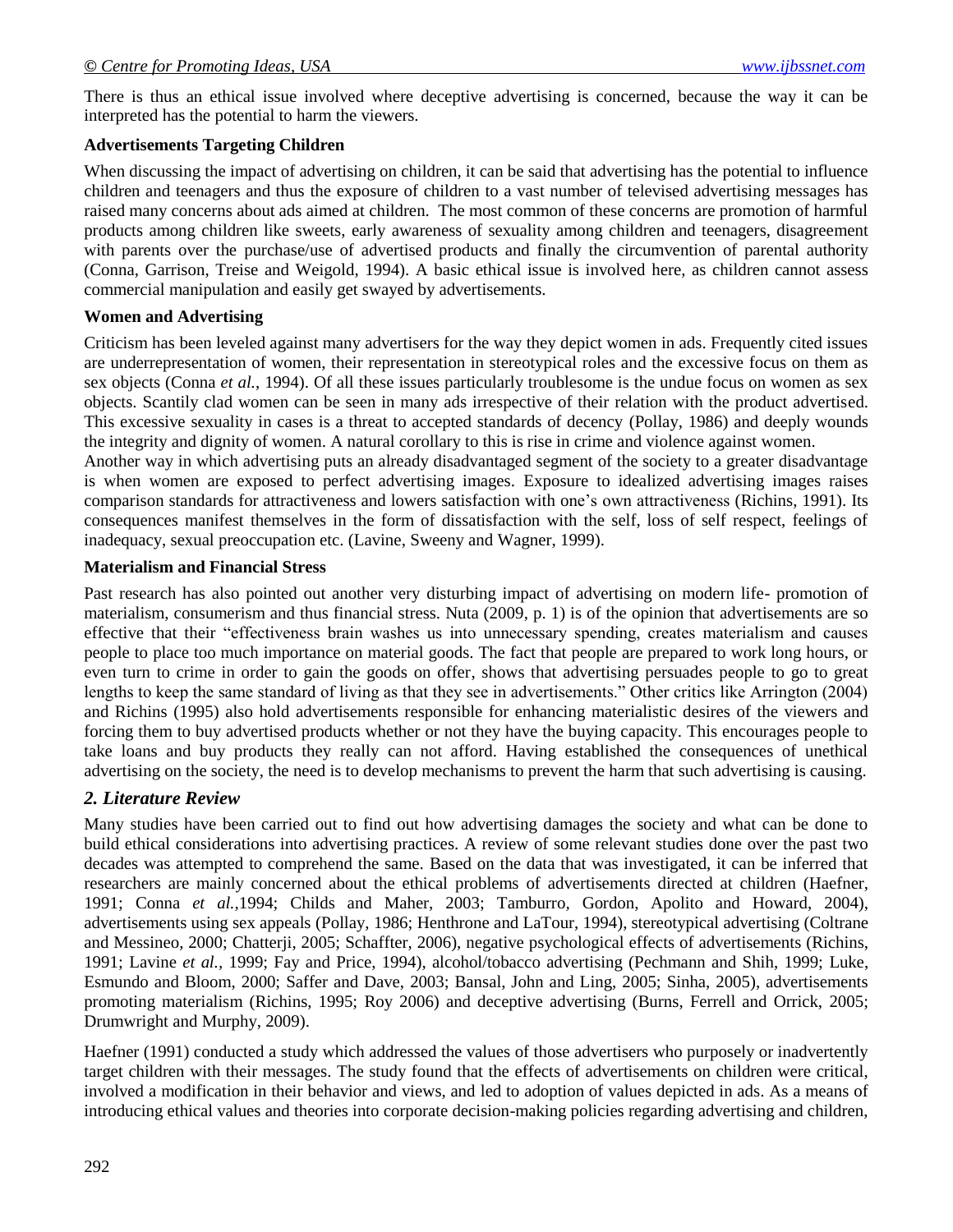Robin and Reidenbach"s model proposed in 1987 was recommended. In a similar study conducted by Conna *et al.*  (1994), strong concerns about advertising to children were expressed and it was concluded that the content of advertisements directed at children was in serious need of regulation. Further, some researchers have dealt with certain specific issues related to ads directed at children. Childs and Maher (2003) examined the use of gender in food advertising to children and found that gender preference was significantly present in ads. The findings contributed to a general gender dominance where boys were dominant figures and role models. The study also suggested that this dominance indicated that girls were inappropriate consumers for food, which in some way may have contributed to the existence of several eating disorders that affect young women with greater prevalence than young men. Tamburro *et al.* (2004) studied the depiction of violence and other unsafe behavior in ads directed at children and found out that children viewed a significant amount of violent and unsafe behavior, which negatively influenced their behavior and value system.

In past research, ethical concerns have been also been raised on the use of sexual appeals in advertising. In a study conducted by Pollay in 1986, it was found that the effects of excessive use of sexual appeals in ads, manifested themselves in the form of sexual preoccupation and rise in crime against women, both of which were damaging to morality and society. Likewise, in a study conducted by Henthrone and LaTour in 1994, it was pointed out that undesirable consequences and reactions may result from the use of strong overt sexual appeals in advertising. It was suggested that advertisers needed to recognize the moral/ethical complexity involved in the use of sexual appeals and incorporate that understanding within their strategic thought. Stereotypes in advertising is yet another reason for which ads have been heavily criticized. In a study conducted in 2000 by Coltrane and Messineo, stereotypes of race and gender in advertising were studied. It was found that characters in television commercials (hence forth TVCs) enjoyed more prominence if they were white or men. Five years later, Chatterji (2005) pointed out that extreme stereotypes of gender were presented in ads, which perpetuated a lifestyle oppressive to women. A study with a similar conclusion was conducted by Schaffter (2006), which revealed that representation of women in ads was not just stereotypical, but unethical and offensive too, worked to the deterrent of women and perpetuated gender hierarchy.

Building on the same, past research has also been concerned with the cognitive, behavioral and attitudinal consequences of gender stereotypical advertising. Richins (1991) pointed out that comparison with the idealized images in advertising raised comparison standards for attractiveness in case of young women and lowered their satisfaction with their own attractiveness. In a similar study conducted by Fay and Price (1994), it was found that it was normal for adolescent girls and young women to compare their bodies with media images and to a greater extent than non-sufferers, anorexics were influenced and their self image diminished by advertising images. Lavine *et al.* (1999) showed by way of a study that TV ads that portray women as sex objects led to increased body dissatisfaction in women. For many women, such ads were found to lead to a loss of confidence/self-respect (Pollay, 1986).

Furthermore, alcohol and tobacco advertisements have also been severely criticized in past research. It is believed by critics that they serve to glamorize the use of alcohol and tobacco and enhance their consumption among the target audience (Sinha, 2005). In a study conducted by Pechmann and Shih (1999), it was pointed out that smoking scenes in ads aroused the curiosity of the young viewers, positively enhanced their intention to smoke and in their perception enhanced the social stature of the smoker. It was suggested that these effects could be nullified by anti-smoking ads. Tobacco ads have also been criticized on grounds of targeting the poor and minority communities (Luke *et al.,* 2000) and for influencing females greater than males (Saffer and Dave, 2003). Past data is also indicative of the circumvention of the tobacco advertising ban by many cigarette companies (Bansal *et al.,* 2005).

Researchers have also been particularly interested in the influence of advertisements on materialism and consumerism. Richins (1995) pointed out that the repeated exposure to idealized images in advertisements raised consumer"s expectations and influenced their perceptions of how their lives ought to be particularly in terms of their material possessions. The result of both these processes, for some consumers, was consumer discontent and an increased desire for more. Other researchers have also provided evidence on how ads boost materialism and consumerism in the society (Rumbo, 2002; Roy, 2006; Chan and Cia, 2009). It has also been pointed out in previous research that misleading consumers was not beyond the scope of advertising (Burns *et al.* 2005). In a recent study conducted by Drumwright and Murphy (2009), the current state of advertising ethics was studied and it was found that deceptive advertising was openly allowed.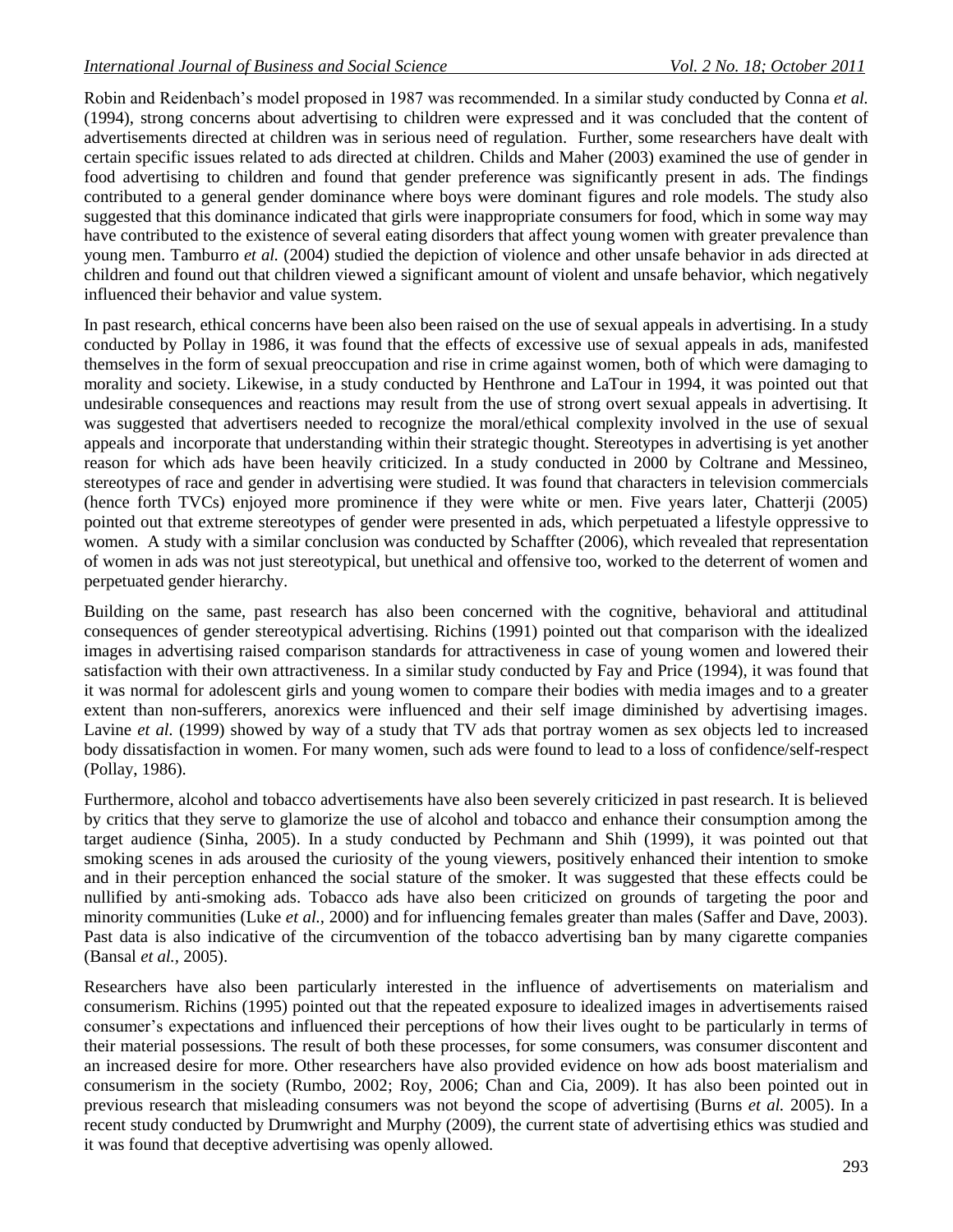Evidence is also available on the strong reluctance on the part of the ad agencies to institute policies that proscribe unethical conduct (Pratt and James, 1994).It is thus time for the advertising industry to embrace its responsibilities and develop ethical campaigns to prevent the waning of community values and check the other harmful effects of advertising.

# *3. Need of the Study*

A large body of research has investigated the ill-effects of advertising on society; however there are visible gaps in the literature available on how to prevent these ill effects. It has already been established that TVCs are eroding the culture of communities/societies across the world (Conna *et al.*, 1994; Fay and Price, 1994; Pollay, 1986) and the efforts made to fight this erosion have not been able to yield the desired results.Advertisers/ Advertising agencies day in and day out are faced with very crucial ethical choices, wherein they are required to balance two disagreeing criteria – profit motive and social responsibility. The call of the hour is thus to undertake research on how to protect the society from the harmful effects of advertising, as it can be of help to ad controlling agencies, policy makers and advertisers. It can assist them in making advertising ethical and "humanistic."

# *4. Objective of the Study*

Via this study an attempt has been made to suggest measures to build ethical considerations into contemporary advertising, so as to ensure that it is just and fair to the society in which it is aired.

# *5. Research Strategy, Questionnaire Development, Sampling and Data Collection*

Since the aim of this study is to find ways to make advertising ethical from the point of view of the public, the research strategy which was considered suitable for collecting the data from the public was a survey. Survey is a technique in which information is collected from a sample of people through a questionnaire (Zikmund, 1994).

The questionnaire used in the current study contained a set of 16 statements, which were proposed as probable means of building ethical considerations into advertising practices. These statements were drafted keeping in mind the shortcomings of the regulatory framework surrounding advertising control in India. Table 1 enlists the statements which were used in the questionnaire.

### **Insert Table (1) about here**

A five point Likert scale was used to anchor the responses of the respondents to these statements. The responses ranged from 1 to 5, with 1 indicating a strong disagreement and 5 indicating a strong agreement with the statement. Apart from this, the questionnaire also had questions which were used to gather demographic information about the respondents (gender, age and marital status). After the questionnaire was developed, a pilot study was conducted by selecting respondents from the relevant population. This ensured that the questionnaire was appropriate, error free and the statements were generally understandable. The sampling technique which was used for the current study was convenience sampling. The current study was conducted in the state of Punjab, India and data was collected from 28 cities/towns between October 2009 and April 2010.

# *6. Data Analysis Technique*

The technique used to analyze the perceptions of the respondents regarding the measures proposed to make ads ethical was Factor Analysis. The extraction method was Principal Component Analysis. It was followed by Varimax with Kaiser Normalization (Malhotra, 2007, p. 592, 596).

# *7. Descriptive Statistics of Respondents*

The profile of the respondents is presented in table 2. Out of the 520 respondents surveyed, 279 (53.65 percent) were male and 241 (46.35 percent) were female. 60 (11.54 percent) respondents were below the age of 20 years, 264 (50.77 percent respondents) were between the age of 20 and 35 years, 137 (26.35 percent) respondents were between the age of 35 and 50 years, 41 (7.00 percent) respondents were between 50 and 60 years of age and only 18 (3.46 percent) respondents were older than 60 years. As far as the marital status of the respondents was concerned, 191 (36.73 percent) respondents were unmarried, 295 (56.73 percent) respondents were married, 12 (2.31 percent) respondents were divorced and 22 (4.23 percent) respondents were widowed.

# *8. Data Analysis and Discussion*

### **Insert Table (2) about here**

The data reduction technique of Factor Analysis was used to analyze the perceptions of the respondents regarding the measures proposed to make advertising ethical. The extraction method was Principal Component Analysis and the rotation method was Varimax with Kaiser Normalization.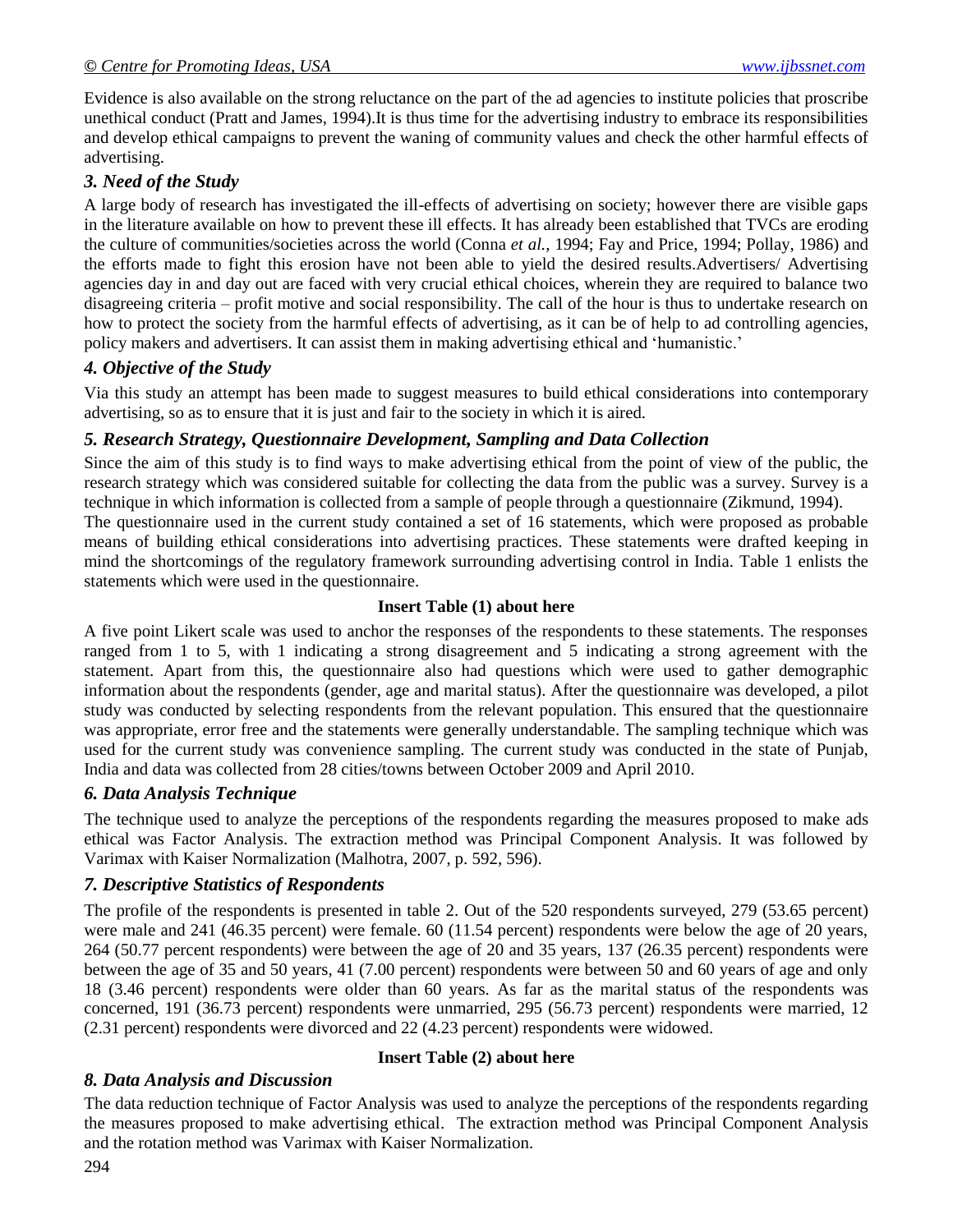As suggested by the Kaiser criterion, only those factors with Eigen values higher than one were retained. Also, only those variables which loaded clearly on one factor and had loadings of greater than 0.45 were retained (Malhotra, 2007, p. 598). To conduct the analysis, SPSS 16.0 was used. The five factor solution that emerged had a total variance of 55. 682 percent. The results of the analysis are as follows (table 3 and table 4):

#### **Insert Table (3) about here**

#### **Insert Table (4) about here**

#### *Naming the Factors*

On the basis of the variables that have loaded on to each factor, the factors have been given names. Table 5 gives a glimpse of these factors along with their names.

#### **Insert Table (5) about here**

Each factor and the variables that define it have been discussed one by one in detail.

F1: Upholding value system and weeding out social ills.

This is the most important factor that has emerged out of the analysis. It has an Eigen value of 3.251 and has four factors loaded on it. A list of the variables loaded on this factor along with their loadings is given in table 6.

The first variable that has loaded on this factor, "TVCs must be used to increase awareness and discourage social ills like female foeticide." has a loading of .711. This high loading indicates that the respondents attach a lot of importance to this variable. This variable is followed by the second variable, "TVCs can be used to discourage the consumption of alcohol and tobacco and fight other drug problems.", and has a loading of .698. The third variable to be loaded on this factor is, "TVCs must be designed keeping in mind the cultural and traditional context of the country." and has a loading of .666. The last variable loaded on this factor, "TVCs must glorify moral and religious values." has a loading of .629. All the variables loaded on this factor have high loadings indicative of a high level of association with the factor.

#### **Insert Table (6) about here**

Past studies have established that advertising serves as a mould that shapes the social and moral values of the viewer (Pease, 1980; Foley, 1997) and hence due care must be taken to ensure that their content is wholesome, positively influences the viewer and the values a viewer draws from them improve the ethical health of the society. To achieve this end, the values depicted in the Indian TVCs must be in line with the tradition and culture of India and must uphold the basic religious and moral values, which India has been famous for worldwide. Furthering this point, it can be said that TVCs must also be developed keeping in the mind their suitability for the target society. To cite an example, the ad for Levis jeans aired in India, originally developed for the American market uses a very strong overt sexual appeal which renders the ad inappropriate for India. There are a number of other instances too where TVCs not originally designed for the Indian market are being aired in India. Their content in a number of cases is not only at loggerheads with the basic Indian values, but also causes embarrassment when watched with the entire family in the traditional Indian joint family system.

In this time of waning community values, the public is expecting TVCs to be designed keeping in mind the culture and tradition of the country in which they are aired and look up to them to uphold the fundamental moral and religious values.Furthermore, because of their widespread reach, it would be appropriate if TVCs are used to enhance general awareness and discourage the common social ills. In the past, a number of such campaigns have run and have been very successful. A classic example of the very successful VDIS (Voluntary Disclosure of Income Scheme) campaign can be quoted from as back as 1998. Because of the public awareness generated under this campaign, over 3, 50000 people had disclosed their income and approximately 7800 crore rupees were credited to the government exchequer. Other relevant examples could be the pulse polio campaign, anti-smoking campaigns, drug deaddiction campaigns, campaigns against female foeticide, child marriage and dowry, campaigns generating awareness related to AIDS, campaigns highlighting rights of the consumer etc.

The respondents thus advocate TVCs as an effective medium of upholding basic values and fighting the prevailing ills in the society.

F2: Empowering ad controlling agencies and barring ads for unhealthy products.

The second factor that has emerged out of the analysis has been named as, "Empowering ad controlling agencies and barring ads for unhealthy products."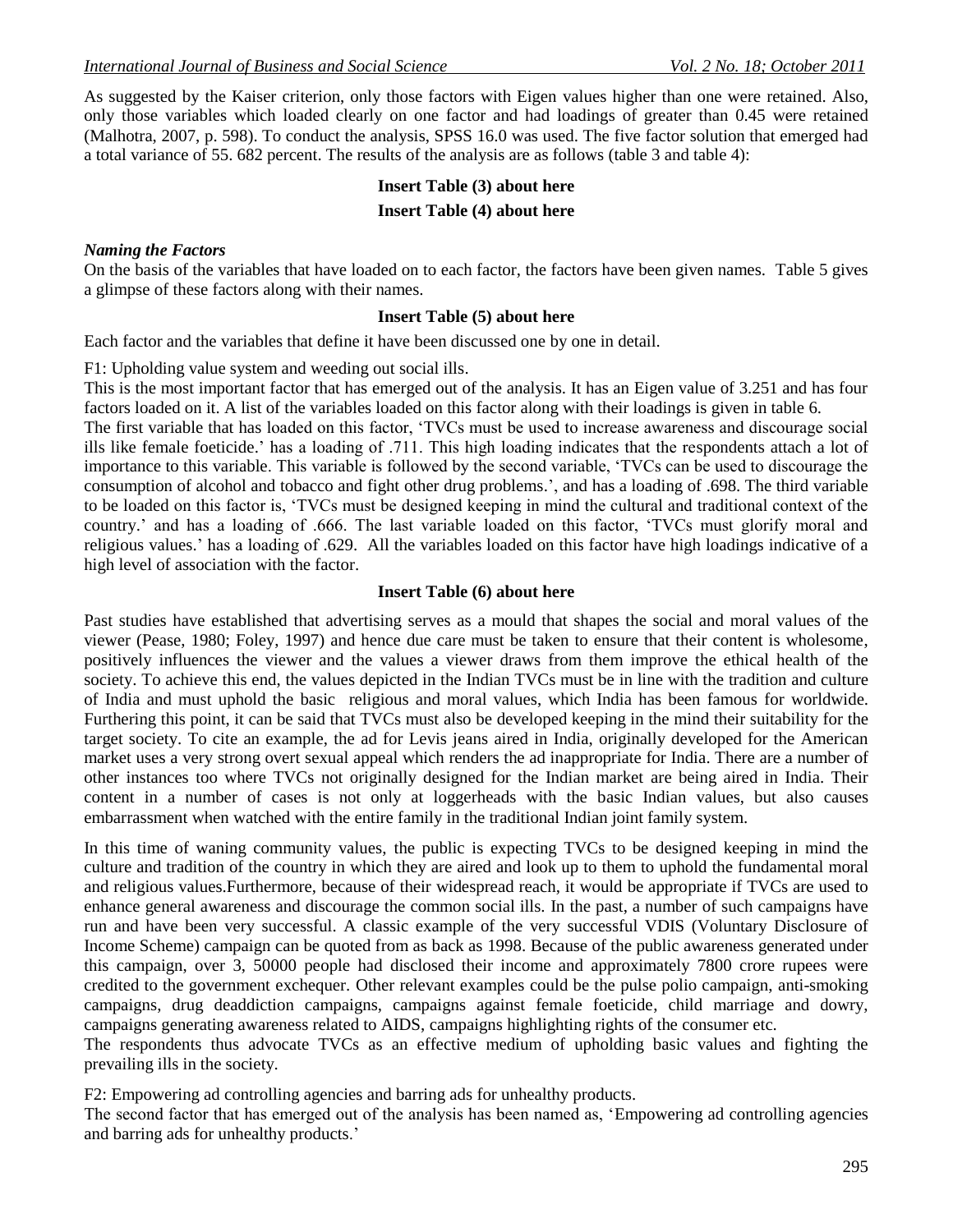This factor has an Eigen value of 1.855 and has four variables loaded on it. A glimpse of the variables loaded on this factor along with their loadings is given in table 7.

The first variable loaded on this factor "It should be mandatory to boldly highlight the negative effects of the products being advertised.", has a loading of .680 and is followed by the variable, "TVCs for products which have been declared unfit for human consumption (e.g. coke, pepsi etc) should be discontinued.,' which has a loading of .603. The next variable to be loaded on this factor is, "TVCs for cigarettes and alcohol should be banned." It has a loading of .587. With a loading of .521, that last variable loaded on this factor is, "Judicial powers should be given to ad controlling agencies."

### **Insert Table (7) about here**

Ad controlling agencies play a pivotal role in sterilizing the economy from the negative effects of TVCs and hence they must be made powerful. Towards this end, the respondents feel that judicial powers must be given to these bodies as enhancement of power vested in ad controlling agencies can suitably equip them to discharge their responsibility.In this context, let us take a look at the situation at hand. The only industry body responsible for regulating advertisements in India is The Advertising Standards Council of India (ASCI), which has not been able to honor its obligation towards the society in the past. It may be apt to point out here that there are more than 100 prominent advertisers that are not even a part of ASCI (Singh, R. Jagdish and Sevak, 2010). The situation is worrisome and calls for suitable remedies to rectify the current situation. It is thus strongly recommended that controlling and monitoring agencies in India should be duly empowered as this can be helpful in enforcing laws pertaining to regulation and control of advertising.

Further this factor also advocates that the TVCs for products which are harmful like cigarettes, alcohol, tobacco etc. and for products which have been declared unfit for human consumption, like coke, pepsi etc. must be banned. TVCs for such products encourage the masses to experiment with them and enhances their consumption, thereby harming the individual particularly and the society as a whole. Although, there already exists a ban on the ads for tobacco and cigarettes, previous research has indicated that some companies have been successful in circumventing this ban (Bansal *et al.,* 2005). Greater attention must be thus paid to ensure that this ban is observed in letter and spirit.

Lastly, the respondents are also in favor of boldly highlighting the negative effects of the products advertised so that the viewers are not duped and they take informed decisions. One of the basic guidelines of the code for selfregulation in advertising is to ensure that the claims made in the ads are honest. This would be a step in that direction. Also this would ensure that consumer autonomy is not violated and individuals determine their own choices free of external persuasive control.

# F3: Content editing by authorities.

With an Eigen value of 1.497, the third factor that has emerged out of the analysis has been named as, 'Content editing by authorities." This factor has three variables loaded on it and tests whether the Indian viewers accept violation of ethics and sexuality in advertisements. This in turn judges the perception of the respondents regarding the efficiency of Indian ad controlling agencies. The three variables loaded on this factor along with their loadings are shown in table 8. Ad controlling agencies in India are effective.' is the first variable loaded on this factor. It has a loading of .742, making it an important variable. The other two variables loaded on this factor, "Violation of ethical values in TVCs should be permitted." and "Sexually suggestive TVCs are appropriate for general interest and should not be prohibited." have loadings of .689 and .663.

#### **Insert Table (8) about here**

Advertisers have a strong belief in the expression "sex sells" and hence this theme is grossly exploited to sell just about everything. Although sexy ads generate more interest than the other ads, the inferences drawn from them are not in the favor of the society. Melissa Caldwell (2005), Research Director for the Parents Television Council, classifies an overt use of this theme in TVCs as soft-core porn and considers it inappropriate for television. The findings of the current study support this contention and express the reservations that the respondents have regarding an excessive use of sex in ads. Although the government of India has already taken measures in the form of the Indecent Representation of Women (Prohibition) Act, 1986, to address this concern of the respondents, its effectiveness is questionable. The very fact that the respondents have this concern reflects the ineffectiveness of the act in discharging its purpose.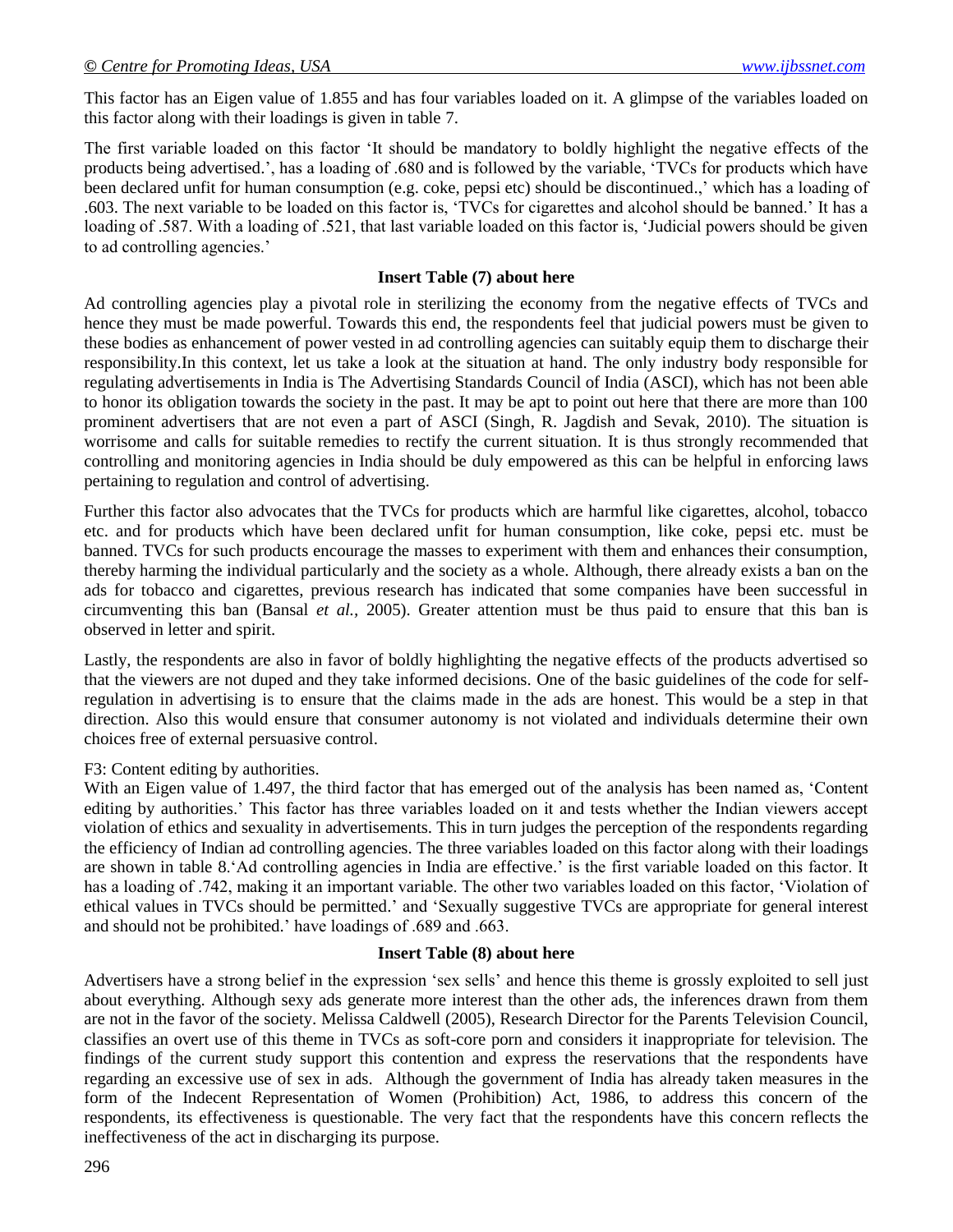It is thus suggested that this act should be amended in a way that makes it serve its objective.Further, the respondents have also expressed concern about the violation of ethics in TVCs. They strongly feel that TVCs must not violate ethics and only then would they be appropriate for being aired on television. As one can see, both these issues can be addressed if ad controlling agencies are effective. This thus draws our attention to basically the doubts that the respondents have regarding the effectiveness of the Indian ad controlling agencies.

#### F4: Enhancing self-control.

This is the fourth factor that has emerged out of the analysis. It has an Eigen value of 1.256. This factor has three variables loaded on it. The variables loaded on this factor along with their loadings are given in table 9.The first variable loaded on this factor, "If a TVC is improper for the audience of that society/target audience, a warning note must be displayed at the start of the commercial.' has a loading of .677. The second variable loaded on this factor is, 'Counter ad campaigns can be started to nullify the unfavorable effects of some of the ad campaigns.' and has a loading of .535. The last factor that has been loaded on this factor is, "Parents and not the government should regulate what children are exposed to on TV (parents can be made a part of the censor board).' It has a loading of .515.

#### **Insert Table (9) about here**

This factor suggests some means by virtue of which advertising can be made apt and even beneficial for the society. Firstly, it is suggested by the respondents that if an ad is improper for the audience, a warning message must be displayed at the start of the ad. To some extent this practice is already in place in India. It must be further strengthened as it proves to be very effective in making advertising ethical. Secondly, respondents are also in favor of starting counter ad campaigns to reverse the effects of some harmful campaigns. For example: the negative effects of ads promoting the use of tobacco and cigarettes can be nullified by effective anti smoking campaigns. Lastly, it was proposed that where advertising to children is concerned, parents should be made a part of the censor board. No one knows the pulse of children and the way they think and contemplate issues, better than parents and hence they are the best judge of what meanings children can draw from ads targeted at them. Their inclusion in the censor boards can go a long way in making the content of TVCs fit for being viewed by children.

#### F5: Reprimanding social irresponsibility.

The last factor that has emerged out of the analysis has been named as, 'Reprimanding social irresponsibility.' This factor has an Eigen value of 1.050 with two variables loaded on it. The two variables loaded on this factor along with their loadings are represented in table 10. As we can see from table 10, the first variable loaded on this factor is, "Certain TVCs, e.g. those for female hygiene products cannot be watched with the entire family and hence should be banned. It has a loading of .807. It is the highest loading that any variable has achieved in the current research and indicates a very strong association with the factor. The other variable loaded on this factor, "TVCs targeted at children below the age of twelve should be banned." has a loading of .528.

#### **Insert Table (10) about here**

This factor points to the non acceptance of TVCs which can not be watched with the entire family by the respondents. A large part of the Indian population still lives in joint families and finds ads for female hygiene products, contraceptives, ads with overt sexual appeals, ads with scantily clad models etc. as inappropriate for being watched with the elders and children. Such issues are not discussed openly in Indian families and hence the respondents have raised objections to their being aired on television. Apart from this, previous research has also indicated that a premature exposure of children to such issues unnecessarily enhances their curiosity and encourages experimentation with them (Kunkel, 1992).

This factor further shows the concern that the respondents have expressed over the ads targeted at children. Children are more vulnerable to advertising and "purportedly are less able to evaluate commercial persuasion" (Kunkel, 1988, p. 387) and hence advertising targeted at children has profound consequences. As has already been discussed, mostly it encourages children to defy their parents and creates conflicts over the purchase of the advertised products (Conna *et al.*, 1994). Advertising to children also promotes among them unsafe behavior and the use of unsafe products. Hence, the respondents are not in favor of TVCs targeted at children who are below the age of 12. To conclude, it can be said that in order to protect the society from the harmful effects of advertising, the respondents have recommended some very apt measures. These measures focus on making advertising socially responsible and even beneficial for the society.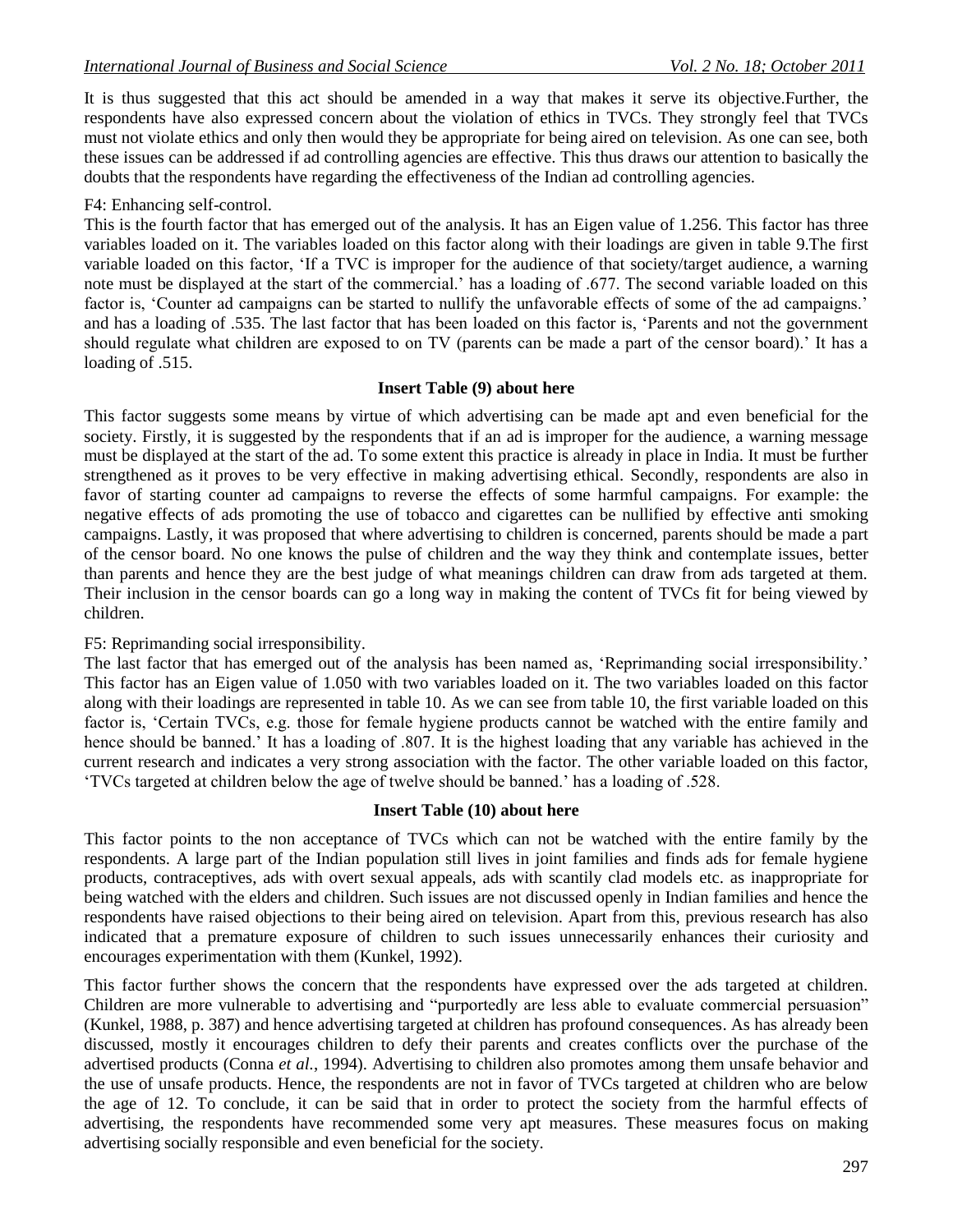The respondents feel that law and religion effectively combined can do the job. Where law is concerned they are in favor of stricter regulations and greater autonomy to controlling and monitoring bodies, and where religion is concerned they advocate the use of ads for reacquainting the masses with basic values. They also counsel that after having harmed the society immensely, ads must now embrace the role of a benefactor by creating awareness among the masses and fighting various social ills.

### *9. Conclusion and Suggestions*

Advertising harms the society and this certainly poses a moral dilemma. "When making difficult moral choices, there are many places to turn for guidance, including: personal conscience, company policy, industry standards, governmental law or regulation, and organized religion" (Zinkhan, 1994, p. 14). Most of these approaches have been studied in the current research and have been offered as solutions to the current problem. To start with, selfregulation by advertisers is suggested as the most lucrative means to ensure ethicality of ads. But since so far, corporate houses and advertisers have shown an acute lack of enthusiasm in self-regulation (Singh *et al.*, 2010; Pratt and James, 1994), it is time to turn to the regulatory mechanism for the same. It is recommended that the regulatory framework and industry standards be seriously reexamined and suitably amended to develop a new standard of ethics. Towards that end it is proposed that ads for harmful products like coke, pepsi, tobacco etc., ads which can not be watched with children and elders due to their objectionable content, overt use of sex/sexual appeals in ads and ads aimed at children be completely banned. Further, to ensure greater consumer autonomy and protection, it must be made mandatory to display the negative effects of the products advertised as warning messages before the start of TVCs. Also, it is suggested that the participation of the parents in the censor board be solicited while reviewing the content of ads aimed at children.

However, none of the above mentioned suggestions will yield the desired results if the ad controlling agencies are not given the requisite autonomy. It is thus suggested that they be given judicial powers. Since these are the bodies that monitor the content of TVCs, greater power vested in them can help them to discharge their duty better. Going a step ahead, the universal appeal of advertisements can also be exploited for the betterment of the society. They can be used for educating the masses and seeking their cooperation in combating social problems like female foeticide, dowry, child marriage, consumption of alcohol, drugs, tobacco etc. Last but not the least; they can also be used to reintroduce the Indian audience to basic values which seem to have some how lost their charm today. But all said and done, the rectification of the given situation wholly depends on the extent to which the advertising industry is ready to make the necessary compromises. In response to the expectations of the public, is it ready to put its social responsibility before its commercial responsibility?

# *References*

- Arrington, R. (2004). Advertising and Behavior Control. In Beauchamp, T. and Bowie, N. (Eds.), Ethical Theory and Business (pp. 649-656). Prentice Hall.
- Bansal, R., John, S. and Ling, P. M. (2005). Cigarette advertising in Mumbai, India: targeting different socio-economic groups, women and youth. Tob Control, 14, 201-206.
- Burns, R., Ferrell, J., Orrick, E. (2005). False advertising, suggestive persuasion, and automobile safety. Southwest Journal of Criminal Justice, 2 (2), 132-152.
- Chan, K. and Cia, X. (2009). Influence of television advertising on adolescents in China: an urban-rural comparison. Young Consumers, 10 (2), 133-145.
- Chatterji, S. A. (2005). How advertisements exploit women. (Online). Available: <http://www.gather.com/viewArticle.jsp?articleId=281474976719311> (July 18, 2006).
- Childs, N. M. and Maher, J. K. (2003). Gender in food advertising to children: boys eat first. British Food Journal, 105 (7), 408-419.
- Cleland, G., Koss, D. and Muoio (2002). Ethics of weight-loss advertisements. (Online). Available: <http://www.ethicsscoreboard.com.1234/a/45> (July 18, 2006).
- Coltrane, S. and Messineo, M. (2000). The perpetuation of subtle prejudice: race and gender imagery in 1990s television advertising. Sex Roles, 42 (5-6/ March), 363-389.
- Conna, J., Garrison, H., Treise, D. and Weigold, M. F. (1994). Ethics in advertising: ideological correlates of consumer perceptions. Journal of Advertising, 23 (3), 59-69.
- Crisp, R. (1987). Persuasive advertising, autonomy and the creation of desire. Journal of Business Ethics, 6, 413-418.
- Drumwright, M. E. and Murphy, P. E. (2009). The current state of advertising ethics. Journal of Advertising, 38 (1), 83-107.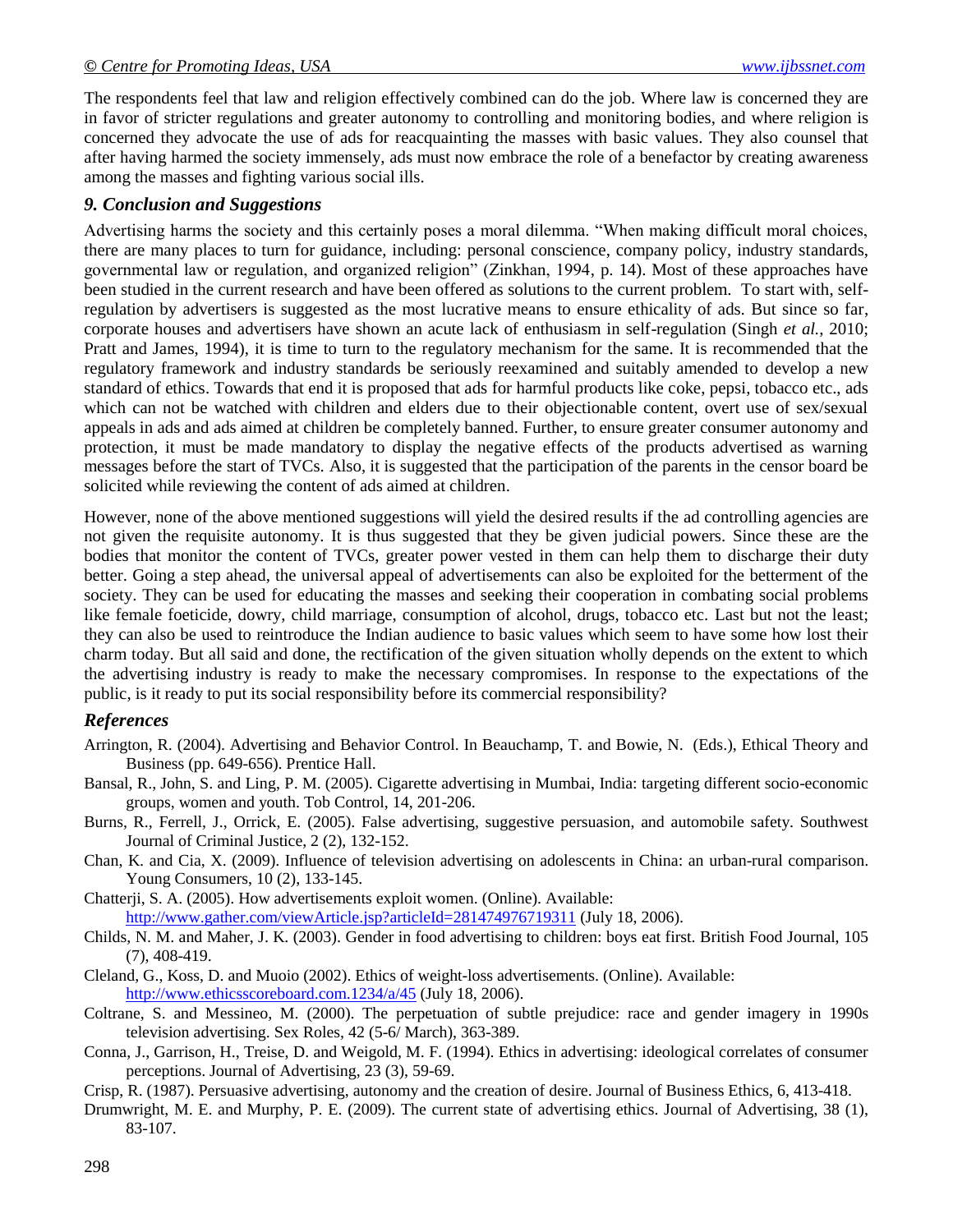- Fay, M. and Price, C. (1994). Female body-shape in print advertisements and the increase in anorexia nervosa. European Journal of Marketing, 28 (12), 5-18.
- Foley, J. P. (1997). Misplaced marketing commentary, Ethics in advertising: a report from the Pontifical Council for Social Communications. Journal of Consumer Marketing, 16 (3), 220-223.
- Haefner, M. J. (1991). Ethical problems of advertising to children. Journal of Mass Media Ethics, 6 (2), 83-92.
- Henthrone, T. L. and LaTour, M. S. (1994). Ethical judgments of sexual appeals in print advertising. Journal of Advertising, 23, 81-90.
- Kunkel, D. (1988). The evolution of children"s television regulatory policy. Journal of Broadcasting and Electronic Media, 31 (Fall), 367-389.
- Kunkel, D. (1992). The evolution of children"s television advertising in the multichannel environment. Journal of Communication, 42, 134-152.
- Lavine, H., Sweeny, D. and Wagner, S. H. (1999). Depicting women as sex objects in television advertising: effects on body dissatisfaction. Personality and Social Psychology Bulletin, 25 (8), 1049-1058.
- Lazarsfeld, P.F. and Merton, R.K. (1975). Mass communication, popular taste and organized social action. In Schramm, W. (Eds.), Mass communications (pp. 492-512). University of Illinois Press, Champagne- Urbana, IL.
- Luke, D., Esmundo, E. and Bloom, Y. (2000). Smoke signs: patterns of tobacco billboard advertising in a metropolitan region. (Online). Available:<http://tc.bmj.com/cgi/content/full/7/2/129> (November 13, 2006).
- Malhotra, N. K. (2007). Factor Analysis. In Fundamentals of Marketing Research (pp. 592-598).Sage Publications.
- Nebenzahl, I. D. and Jaffe, E. D. (1998). Ethical dimensions of advertising executions, Journal of Business Ethics, 17 (7), 805-815.
- Nuta, C. (2009). Does advertising promote excessive consumerism? (Online). Available: [http://articles.famouswhy.com/does\\_advertising\\_promote\\_excessive\\_consumeriem\\_/](http://articles.famouswhy.com/does_advertising_promote_excessive_consumeriem_/) (May 25, 2010).
- Olien, C., Tichenor, P., and Donohue, G. (1989). Media coverage and social movements. In Salmon, C. T. (Eds.), Information campaigns: balancing social values and social change. Sage Annual Reviews of Communications Research, 18 (pp. 139-163). Sage Publications, Newbury Park, CA.
- Paymal, M. (2007). How brands can manage to generate loyalty by stimulating customer senses? Master Thesis, Dublin City University. (Online). Available:

[http://www.planetema.net/~mpaymal/Thesis\\_Marie.Paymal.multisensory.marketing.pdf](http://www.planetema.net/~mpaymal/Thesis_Marie.Paymal.multisensory.marketing.pdf) (February 25, 2011).

- Pease, O. A. (1980). Teaching Americans to consume: A re-appraisal of advertising as a social force. In Rotzoll, K. B. (Eds.), Advertising and the public (pp. 1-15). Urbana, IL: University of Illinois Press.
- Pechmann, C. and Shih, C. (1999). Smoking scenes in movies and antismoking advertisements before movies: effects on youth. Journal of Marketing, 63 (3), 1-13.
- Pollay, R. W. (1986). The distorted mirror: reflections on the unintended consequences of advertising. Journal of Marketing, 50 (April), 18-36.
- Pratt, C. B. and James, E. L. (1994). Advertising ethics: A contextual response based on classical ethical theory. Journal of Business Ethics, 13 (6), 455-468.
- Richins, M. L. (1991). Social comparison and the idealized images of advertising, Journal of Consumer Research, 18 (1), 71-83.
- Richins, M. L. (1995). Social comparison, advertising and consumer discontent, American Behavioral Scientist, 38 (4), 593-607.
- Rotzoll, K. (1986). Advertising in contemporary society. South-Western Publishing Company.
- Roy, S. K. (2006) Advertising and its discontents. (Online). Available: <http://www.icfaipress.org/906/AE.asp> (October 11, 2006).
- Rumbo, J. D. (2002). Consumer resistance in a world of advertising clutter: The case of ad busters. (Online). Available:<http://www.chestjournal.org/11115674/dj/98gv> (June 10, 2006).
- Saffer, H. and Dave, D. (2003). Alcohol advertising and alcohol consumption by adolescents. Working paper No. 9676, National Bureau of Economic Research, Cambridge.
- Schaffter, S. J. (2006). Privileging the privileged: gender in Indian advertising. Promilla & Co., Publishers in association with Bibliophile South Asia, New Delhi and Chicago.
- Singh, A., R., Jagdish and Sevak, R. (2010). Gender sensitivity and Indian advertising A reality check. (Online). Available:<http://iims-markathon.blogspot.com/2010/12/gender-sensitivity-indian-advertising.html> (January 30, 2011).
- Sinha, D. N. (2005). Gutka advertisement and smokeless tobacco use by adolescents in Sikkim, India, Indian Journal of Community Medicine, 30 (1), 18-20.
- Tamburro, R. F., Gordon, P. L., Apolito, J. P. D. and Howard, S. C. (2004). Unsafe and violent behavior in commercials aired during televised major sporting events. Journal of Communication Inquiry, 25 (1), 55-71.
- Zikmund, G. W. (1994). Business Research Methods, Harcourt, Inc.
- Zinkhan, G. M. (1994). Advertising ethics: emerging methods and trends, Journal of Advertising, 23 (3), 1-15.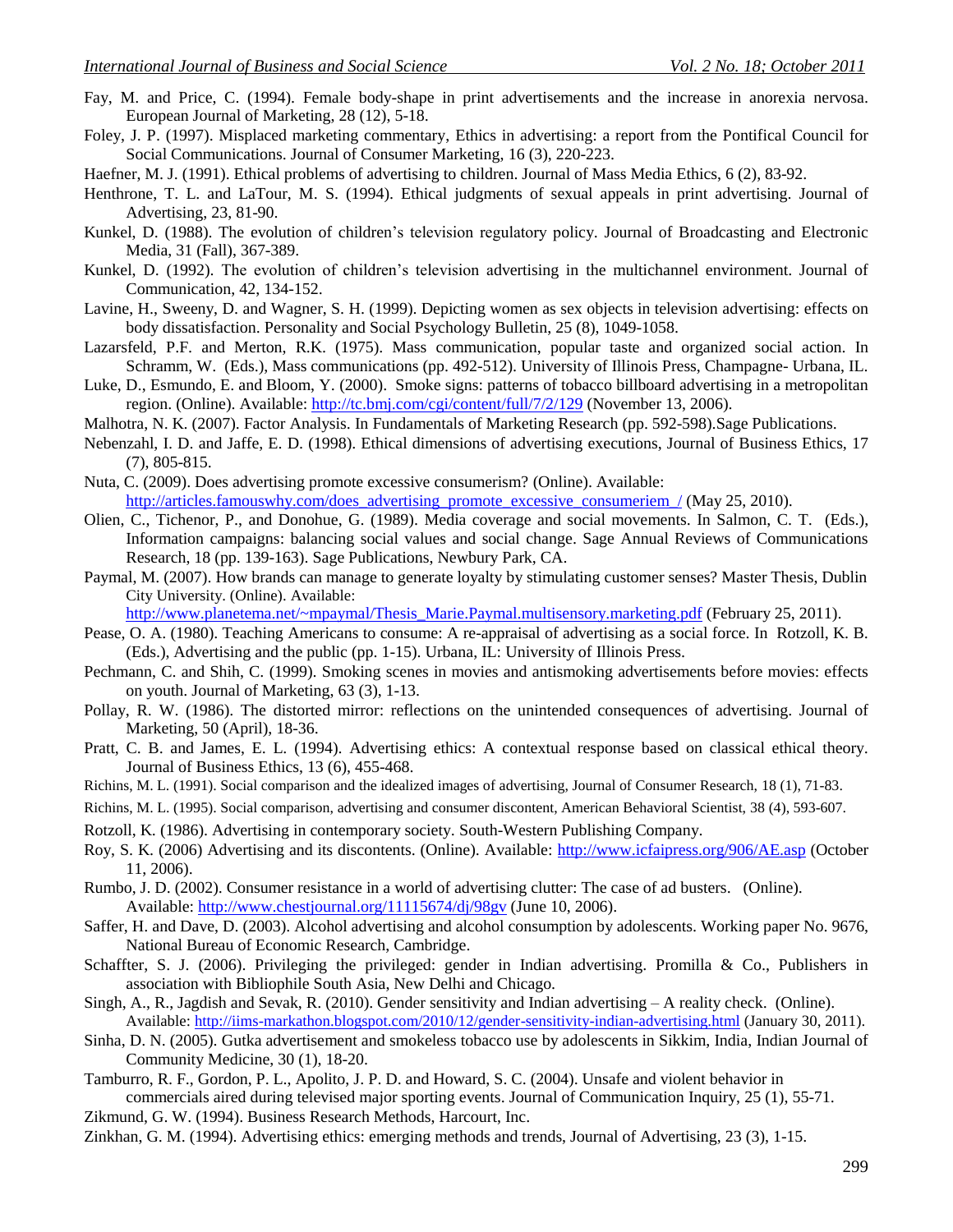#### **Table 1: Statements used in the questionnaire**

| 1. Certain TVCs, e.g. those for female hygiene products cannot be watched with the entire family and hence should be banned. |
|------------------------------------------------------------------------------------------------------------------------------|
| 2. TVCs must be designed keeping in mind the cultural and traditional context of the country.                                |

- 3. TVCs must glorify moral and religious values.
- 4. TVCs must be used to increase awareness and discourage social ills like female foeticide.

5. TVCs can be used to discourage the consumption of alcohol and tobacco and fight other drug problems.

6. Counter ad campaigns can be started to nullify the unfavorable effects of some of the ad campaigns.

7. Parents and not the government should regulate what children are exposed to on TV (parents can be made a part of the censor board).

8. Sexually suggestive TVCs are appropriate for general interest and should not be prohibited.

9. If a TVC is improper for the audience of that society/target audience, a warning note must be displayed at the start of the commercial.

10. Ad controlling agencies in India are effective.

11. TVCs targeted at children below the age of twelve should be banned.

12. Judicial powers should be given to ad controlling agencies.

13. It should be mandatory to boldly highlight the negative effects of the products being advertised.

14. Violation of ethical values in TVCs should be permitted.

15. TVCs for products which have been declared unfit for human consumption (e.g. coke, pepsi etc.) should be discontinued.

16. TVCs for cigarettes and alcohol should be banned.

#### **Table 2: Descriptive statistics of the respondents**

| Variable       | <b>Classification of Variable</b> | Frequency | Percentage |
|----------------|-----------------------------------|-----------|------------|
| Gender         | Male                              | 279       | 53.65      |
|                | Female                            | 241       | 46.35      |
| Age            | Less than 20 years                | 60        | 11.54      |
|                | $20 - 35$ years                   | 264       | 50.77      |
|                | $35 - 50$ years                   | 137       | 26.35      |
|                | $50 - 60$ years                   | 41        | 7.88       |
|                | Above 60 years                    | 18        | 3.46       |
| Marital status | Unmarried                         | 191       | 36.73      |
|                | Married                           | 295       | 56.73      |
|                | Divorced                          | 12        | 2.31       |
|                | Widowed                           | 22        | 4.23       |

#### **Table 3: KMO and Bartlett's Test**

| Kaiser-Meyer-Olkin<br>Adequacy. |      |    | Measure            | οf | Sampling | 747      |
|---------------------------------|------|----|--------------------|----|----------|----------|
| Bartlett's                      | Test | of | Approx. Chi-Square |    |          | 1343.112 |
| Sphericity                      |      |    | Df                 |    |          | 120      |
|                                 |      |    | Sig.               |    |          | .000     |

#### **Table 4: Rotated component matrix**

| Variable Number       |         |         | Factors |         |         |
|-----------------------|---------|---------|---------|---------|---------|
|                       |         | 2       | 3       | 4       | 5       |
| V1                    | .092    | .050    | .106    | .108    | .807    |
| V <sub>2</sub>        | .666    | $-.033$ | $-.015$ | .071    | .193    |
| V <sub>3</sub>        | .629    | .213    | $-.027$ | $-.109$ | .230    |
| V4                    | .711    | $-.055$ | .078    | .283    | $-.083$ |
| V5                    | .698    | .079    | $-.051$ | .147    | $-.113$ |
| V6                    | .041    | .131    | .125    | .535    | .021    |
| V7                    | $-.058$ | .248    | .212    | .515    | .014    |
| V8                    | $-.066$ | $-.033$ | .663    | .168    | $-.107$ |
| V9                    | .174    | .196    | $-.150$ | .677    | .073    |
| V10                   | .141    | .013    | .742    | .014    | $-.015$ |
| V11                   | $-.007$ | .162    | .002    | .232    | .528    |
| V12                   | $-.106$ | .521    | .005    | .114    | $-.079$ |
| V13                   | .078    | .680    | $-.136$ | .285    | $-.157$ |
| V14                   | $-.054$ | .075    | .689    | $-.129$ | .259    |
| V15                   | .132    | .603    | $-.092$ | .068    | .262    |
| V16                   | .153    | .587    | .207    | $-.168$ | $-.015$ |
| Eigen Value           | 3.251   | 1.855   | 1.497   | 1.256   | 1.050   |
| Cumulative Variance % | 14.108  | 26.002  | 36.824  | 46.553  | 55.682  |

Extraction Method: Principal Component Analysis

Rotation Method: Varimax with Kaiser Normalization